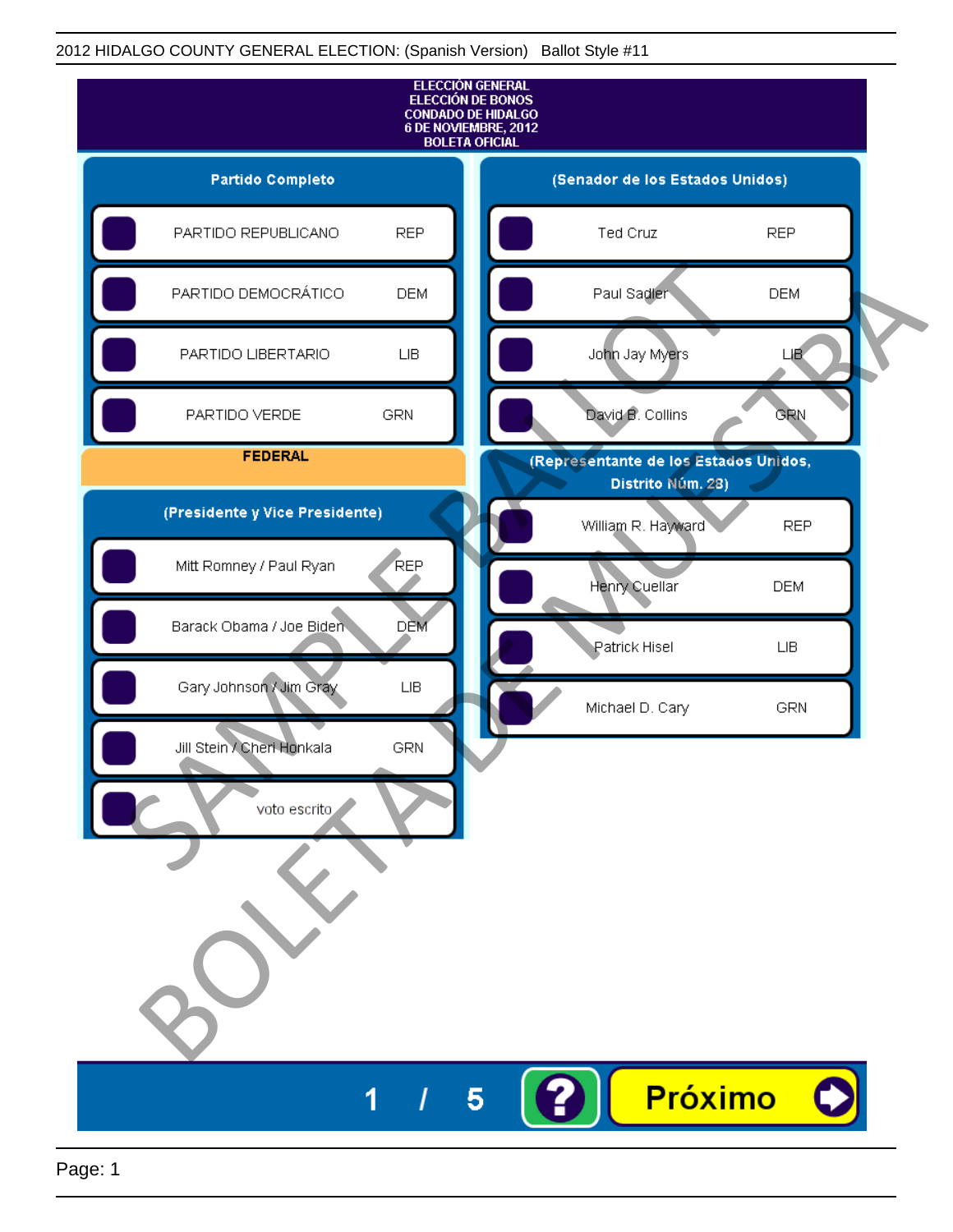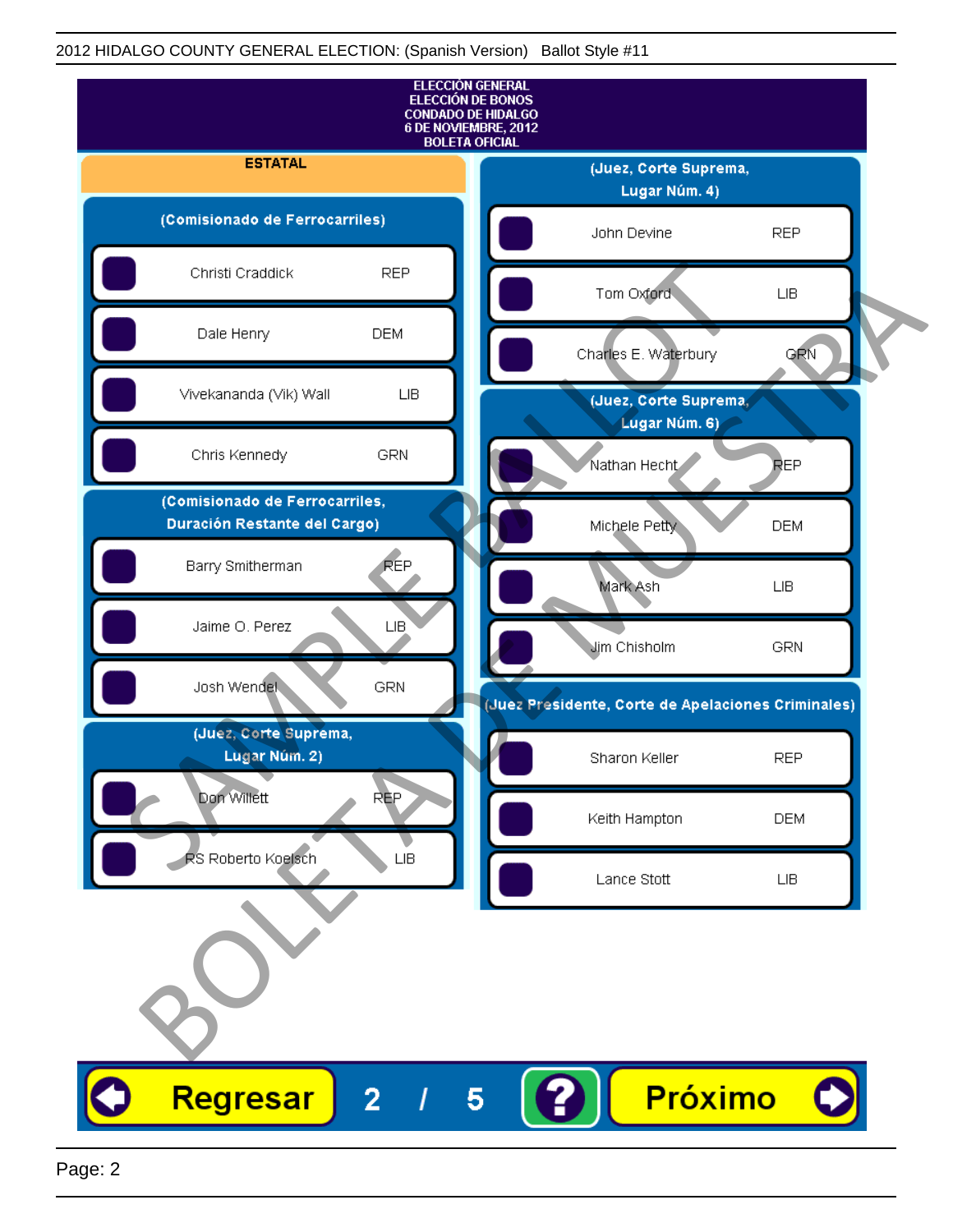

Page: 3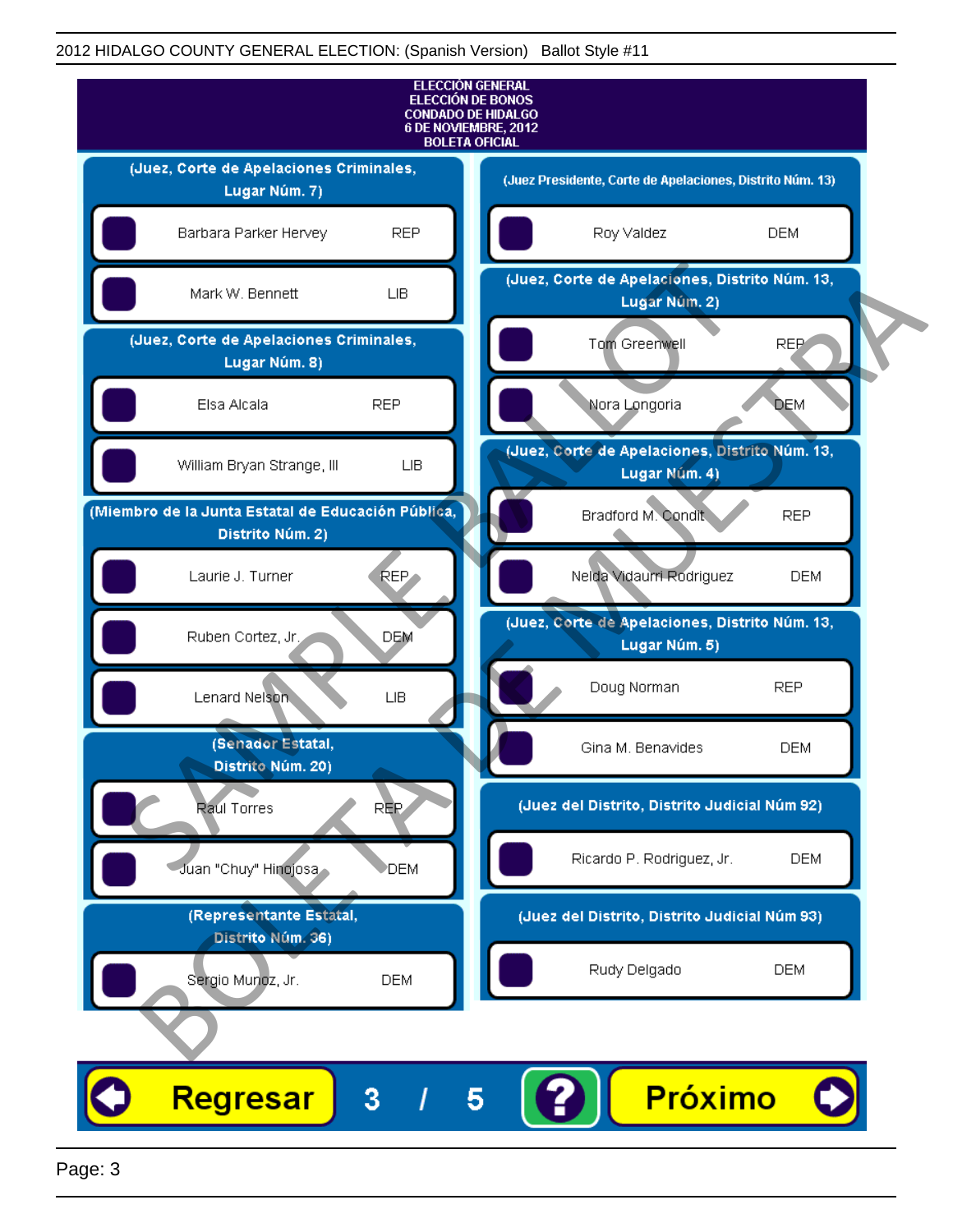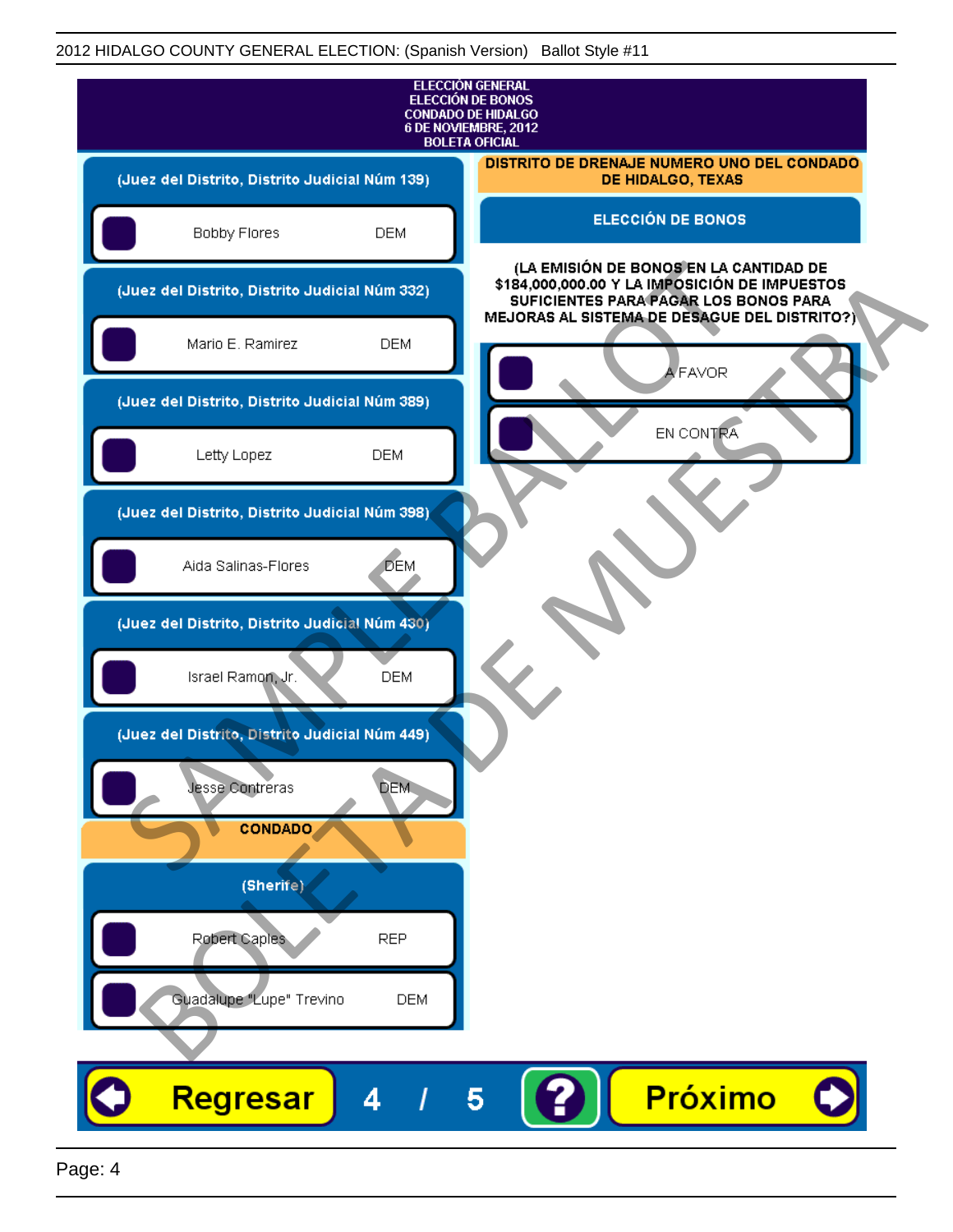## ELECCIÓN GENERAL ELECCIÓN DE BONOS<br>CONDADO DE HIDALGO<br>6 DE NOVIEMBRE, 2012 **BOLETA OFICIAL**

Revisar

## **CANDIDATO SIN CONTENDIENTE DECLARADO ELECTO**

(Juez, Corte de Ley del Condado, Núm. 7) Sergio Valdez (DEM)

(Asesor-Colector de Impuestos del Condado)

Fallo Fall Willdrea, J.I. (DEM)<br>
Consistionado el Condado, Precincto Núm. 1)<br>
A.C. Cuellar Jr. (DEM)<br>
Ullez de Paz, Precinto Núm. 1)<br>
Juez de Paz, Precinto Núm. 1, Lugar Núm. 1)<br>
Gilberto Sentr (DEM)<br>
Robert M. "Bobby" Con misionado del Condiado, Precincto Núm. 1)<br>
Andro del Condiado, Precincto Núm. 3)<br>
ez de Paz, Precinto Núm. 21<br>
algo M. Picer Lo Saerz, (CIEM)<br>
algo M. Picer Lo Saerz, (CIEM)<br>
algo M. Picer Lo Saerz, (CIEM)<br>
ez de Paz, Prec

Regresar

5

5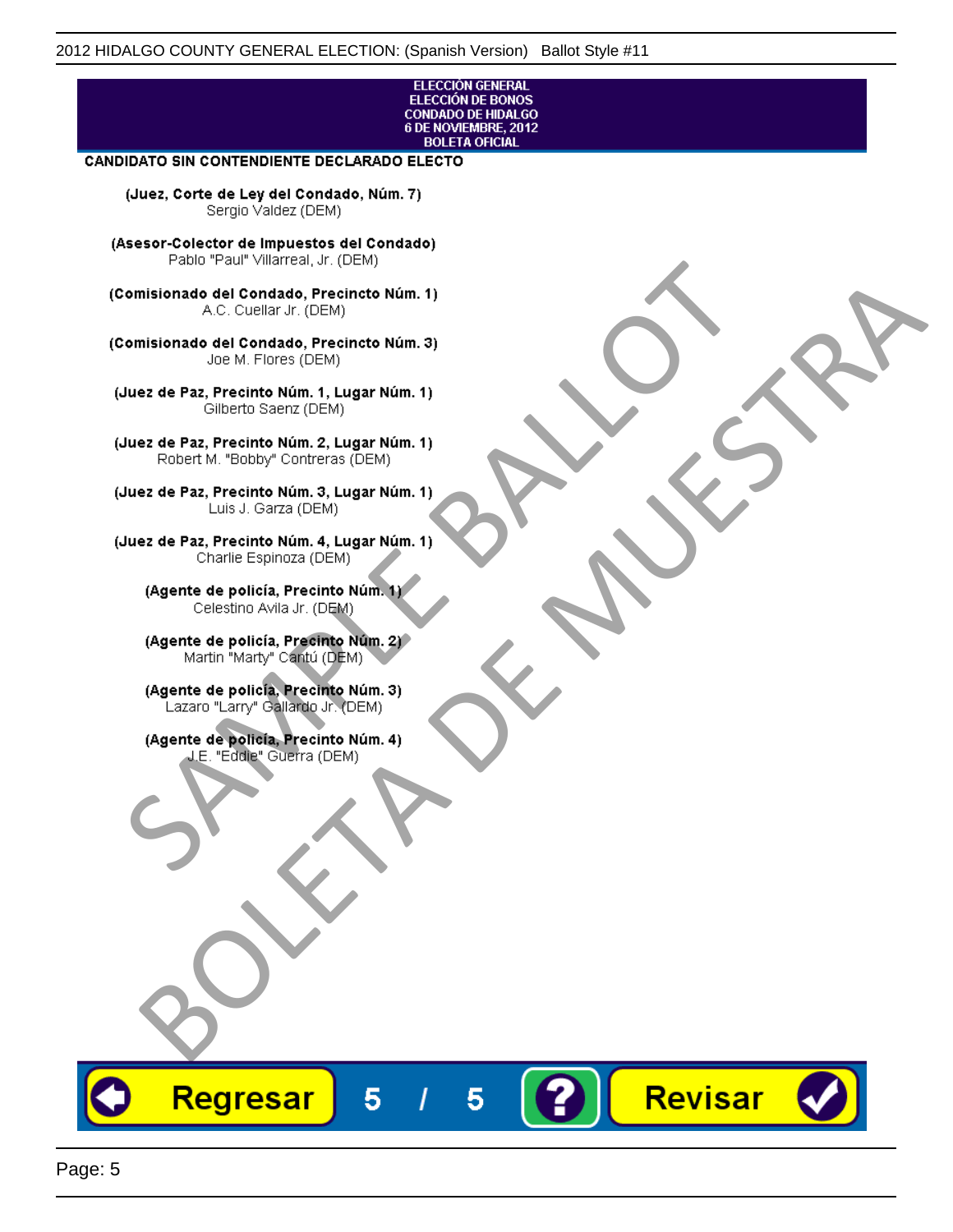# Resumen de instrucciones para la boleta electoral.

Presione el nombre del candidato o el título de la contienda para volver a la contienda.

El botón Votar se iluminará

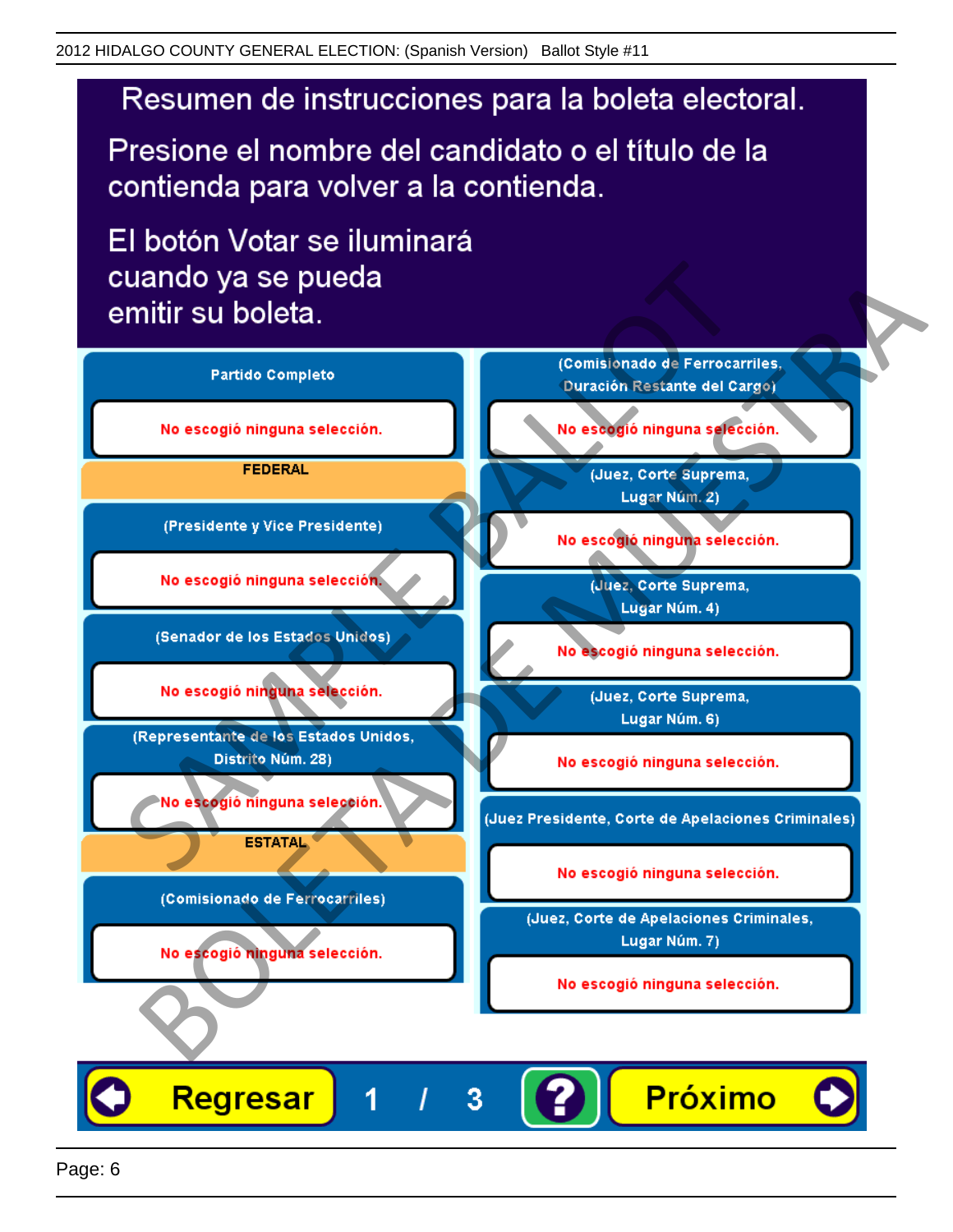# Resumen de instrucciones para la boleta electoral.

Presione el nombre del candidato o el título de la contienda para volver a la contienda.

El botón Votar se iluminará